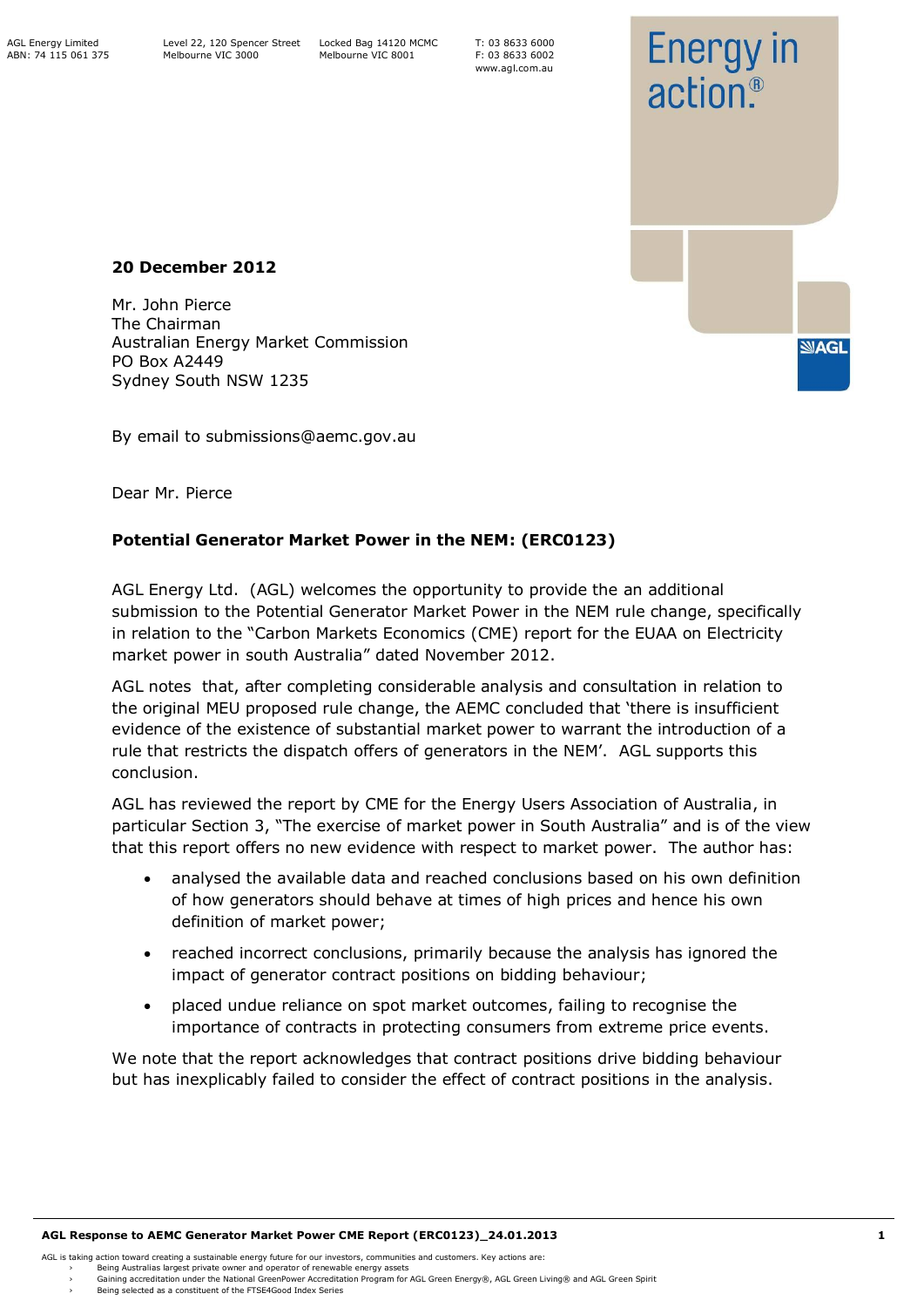The report presents no new evidence that would undermine the AEMC's draft conclusion that a rule change would act as a disincentive for new generators to enter the market, potentially result in a number of perverse outcomes including:

- reducing the long-term reliability of supply to consumers and
- increasing prices as supply fails to keep pace with the growth in demand.

AGL considers that the NEM continues to provide appropriate signals, and appropriate risk management mechanisms, to market participants. It is worth noting that high priced periods in the market are an essential feature of its design, providing both the variability to support peaking plant/demand side response and the incentive to manage demand through contracts, which then drive investment.

If you have any questions in relation to this submission please contact Alex Cruickshank on 03 8633 6026 or Simon Camroux on [03 8633](http://thegrid.agl.com.au/SearchCenter/Pages/PeopleResults.aspx?k=WorkPhone:%2203%2086336967%22) 6967.

Yours sincerely,

Alex Cruickshank Head of Energy Regulation **SIAGL**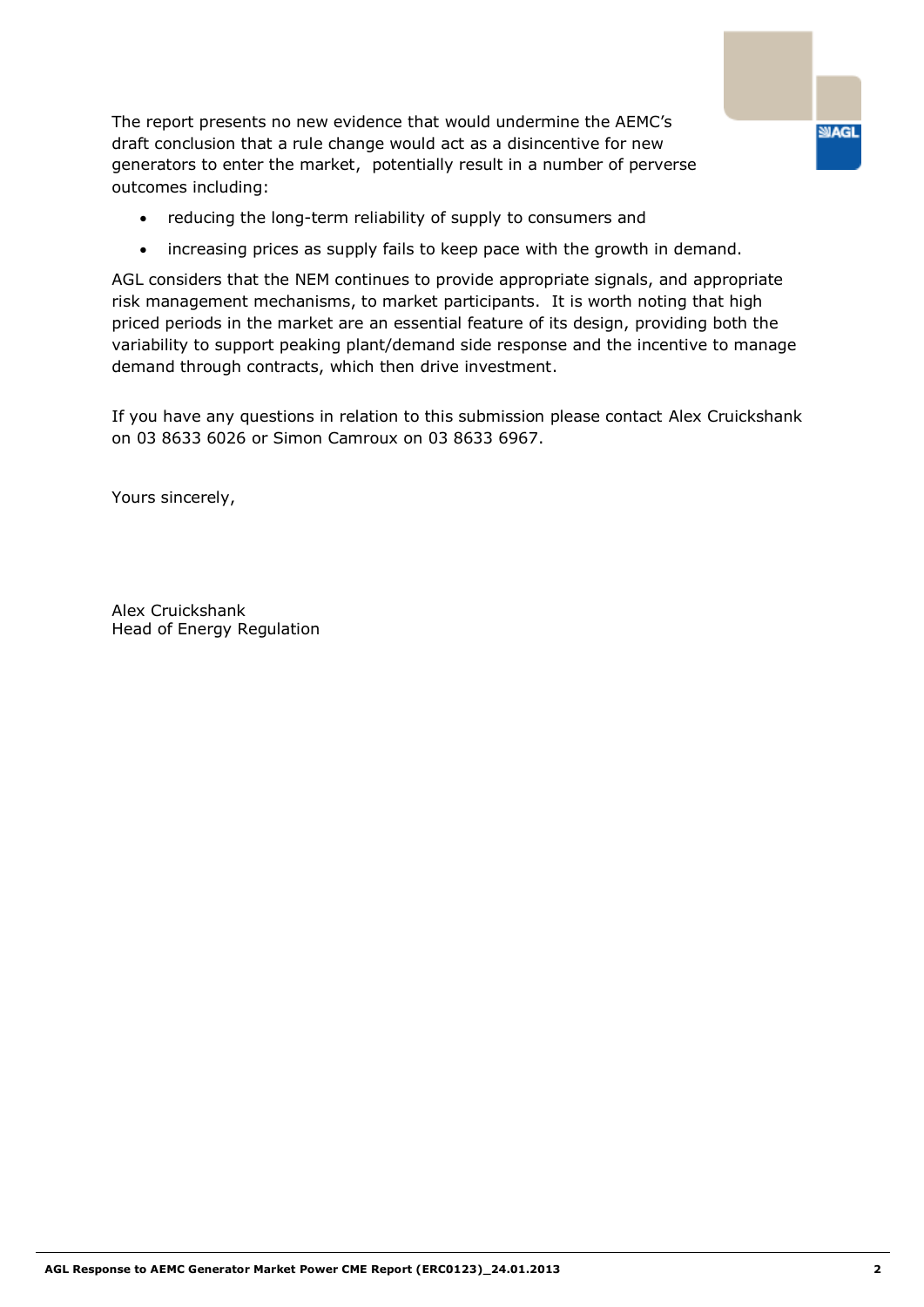### **Comments on the CME report for the EUAA on Electricity market power in South Australia, dated November 2012**

### **Section 3.2 Evidence of the exercise of market power**

The CME paper claims that generators having spare capacity at times of high prices is evidence of the exercise of market power. Spare capacity is defined as the difference between 95% of a generators maximum output and the generators actual output in that settlement period. The author assumes that if a generator has spare capacity at times of high prices then they would want to maximise production at times of high prices and if they don't do this they are withholding capacity or offering it at high prices. The author has also failed to include a temporal dimension in the definition of market power.

This conclusion ignores the impact of a generators contract position on their offers. Generators make offers to maximise revenue not necessarily production. These offers are driven by their contract position (not spare capacity). At times of low prices this generally means maximising production. Generally low offers are made up to the contract level after this generators make offers are based on a price volume trade off to maximise revenue. A generator with a low contract position, (i.e. in the absence of guaranteed annual contract revenue), is exposed to the uncertainty of pool revenues. However if demand were to exceed the total of all generators contract positions, in a region, then a generator with a low contract position can offer their plant to the pool at higher prices, at lower levels of production than would normally be the case.

This occurred in the summer of 2008 and 2009 when, four unusual circumstances coincided, namely;

- Large consumers in SA choose to not contract with retailers or generators (Refer Major Energy Users (MEU) rule change submission), this meant that they were exposed to pool prices,
- Low contract position for the Torrens Island A & B power stations,
- Drought conditions in the NEM meant in general that higher cost plant was being scheduled due to lack of availability of hydro generation,
- Extreme temperatures driving very high demand.

At times of high demand Torrens Island A and B were required to operate above their contract position and hence given the opportunity to recover annual revenues in a short period of time. This is a design feature of an energy only market and allows all generators to recover a payment for providing capacity above their contracted quantities. This has been discussed many times during analyses of the NEM and most recently by Dr Jenny Riesz:

"Many are surprised to discover that all generators in the NEM make a very significant proportion of their annual revenues during a small proportion of the highest priced periods, and variable renewables are no exception to this. Analysis of historical prices indicates that wind and solar generators receive 20-70 per cent of their annual revenues in the highest priced 20 days of the year." *Dr Jenny Riesz, AECOMM, in Climate Spectator 19 December 2012*

#### **Impact of high pool prices on consumers**

Price in SA can be volatile. The cost of generation in SA under the NEM Rules is generally higher due to the high cost fuel sources employed and the pool price is also